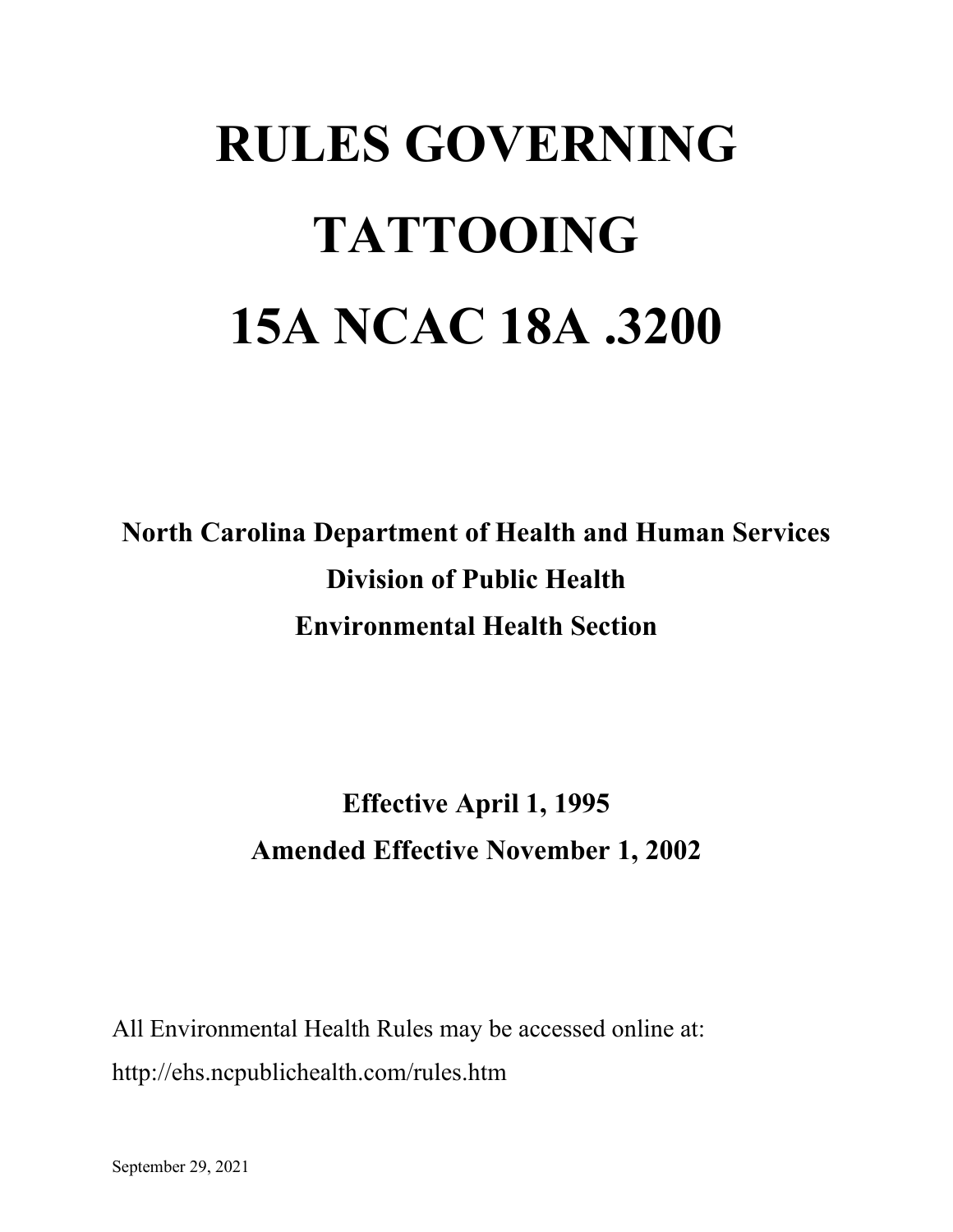## **SECTION .3200 - TATTOOING**

#### **15A NCAC 18A .3201 DEFINITIONS**

The following definitions shall apply throughout this Section:

- (1) "Blood and Body Fluid Precautions" means a method of infection control in which all human blood and body fluids are treated as if known to be infectious for human immunodeficiency virus (HIV), hepatitis B virus (HBV), and other infections that can be transmitted by contact with blood.
- (2) "Department" means the Department of Environment and Natural Resources. The term also means the authorized agent of the department.
- (3) "Sharps" means any objects that can penetrate the skin including, but not limited to, needles, razor blades, scalpels, and broken capillary tubes.
- (4) "Sterilize" means the approved microbicidal treatment by a process which provides enough accumulative heat or concentration of chemicals for a length of time sufficient to eliminate the microbial count, including pathogens.
- (5) "Tattooing" means tattooing as defined in G.S. 130A-283.
- (6) "Tattoo Artist" means any person who engages in tattooing.
- (7) "Tattoo Establishment" means any location where tattooing is engaged in or where the business of tattooing is conducted or any part thereof. For purposes of this Section, "Tattoo Parlor" falls within this definition.
- (8) "Tattooing Room" means a room in the tattoo establishment where tattooing is performed.

*History Note: Authority G.S. 130A-29;*

*Temporary Adoption Eff. January 1, 1995, for a period of 180 days or until the permanent rule becomes effective, whichever is sooner; Eff. April 1, 1995; Amended Eff. November 1, 2002; Pursuant to G.S. 150B-21.3A, rule is necessary without substantive public interest Eff. July 20, 2019.*

## **15A NCAC 18A .3202 PERMITTING**

(a) Every person engaged in the practice of tattooing shall register with their local health department on or before January 1, 1995, by providing their name, the address of the location at which they engage in tattooing, and their hours of operation.

(b) No person shall engage in tattooing on or after June 1, 1995, without first obtaining a tattooing permit issued by the department. Persons permitted to engage in tattooing in counties with local rules shall obtain a tattooing permit from the department on or after June 1, 1995. Nothing herein shall preclude counties with local rules from permitting tattoo artists prior to June 1, 1995, at which time all tattoo artists shall be permitted by the department.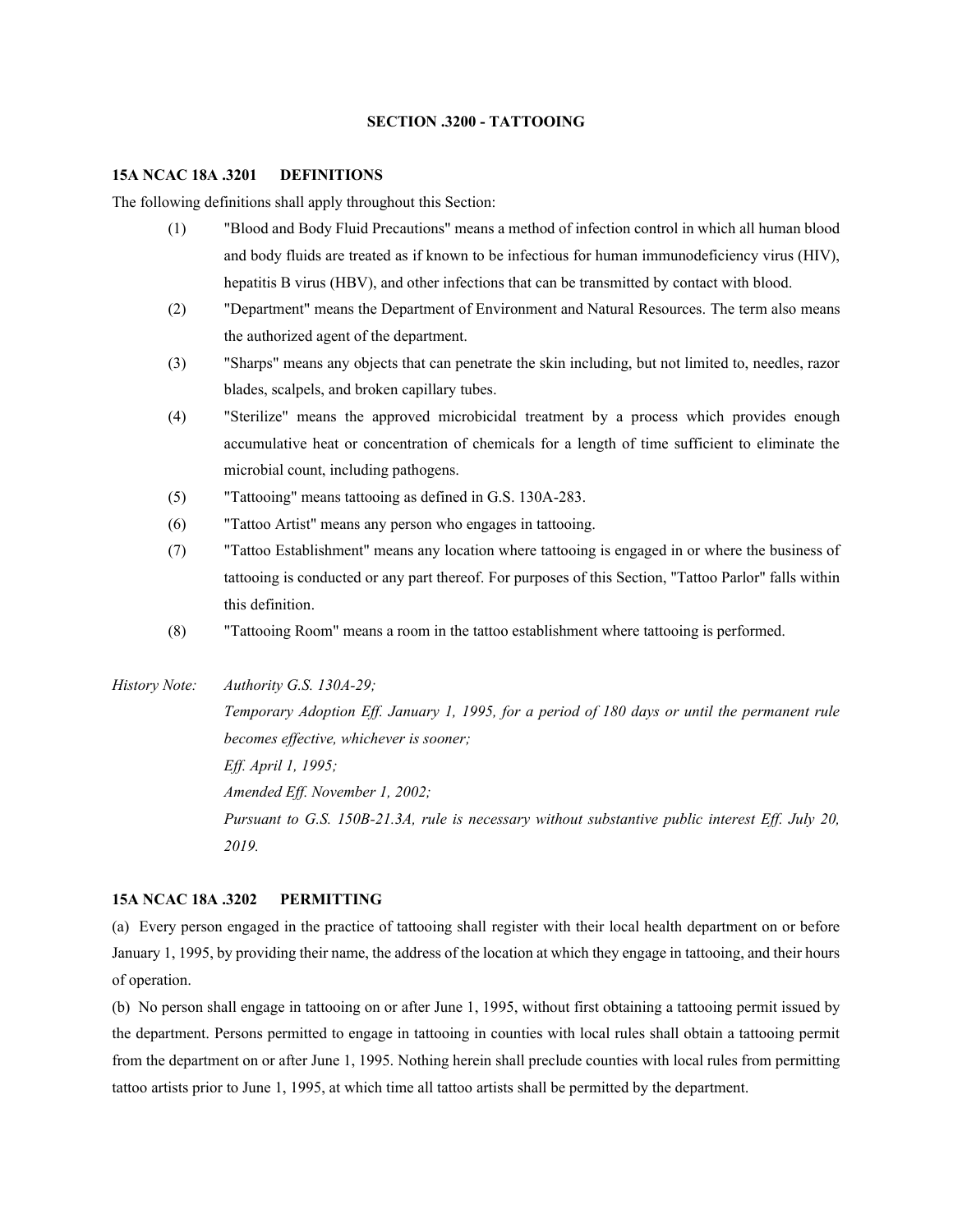(c) No tattooing permit shall be issued to a person until an inspection by the department verifies compliance with this Section.

(d) Tattooing permits shall be issued in the name of the individual tattoo artist, shall list the address of the tattoo establishment where the artist will practice, and shall not be transferable to another person or place of practice.

(e) A valid tattooing permit shall be posted in the premises of the tattoo establishment in a conspicuous place where it may be easily observed by the public upon entering the establishment.

(f) Application for a tattooing permit shall be submitted to the local health department. The application shall include at least the following information:

- (1) Name of tattoo artist;
- (2) Mailing address of tattoo artist;
- (3) Name of tattoo establishment;
- (4) Street address of tattoo establishment;
- (5) Anticipated date of commencing operation; and
- (6) Signature of tattoo artist.

(g) Any additional information requested by the department to verify compliance with this Section shall be submitted with the permit application. An initial application for issuance of a tattooing permit shall be submitted no less than 30 days before anticipated commencement of tattooing by the artist within the jurisdiction of the local health department issuing the permit. Application for renewal of an existing tattooing permit shall be submitted to the local health department at least 30 days prior to the expiration date of the existing permit.

(h) Any permit application fee established by the local board of health shall be paid upon submission of the application.

*History Note: Authority G.S. 130A-29;*

*Temporary Adoption Eff. January 1, 1995, for a period of 180 days or until the permanent rule becomes effective, whichever is sooner; Eff. April 1, 1995; Pursuant to G.S. 150B-21.3A, rule is necessary without substantive public interest Eff. July 20, 2019.*

#### **15A NCAC 18A .3203 WATER SUPPLY**

(a) The water supply serving a tattoo establishment shall be an approved potable water supply. Public water supplies that meet the requirements of 15A NCAC 18C shall be approved.

(b) When a public water supply is not available and a private water supply is used, the water supply for a tattoo establishment shall be located, constructed, maintained, and operated in accordance with the Rules Governing the Protection of Private Water Supplies, 15A NCAC 18A .1700.

*History Note: Authority G.S. 130A-29;*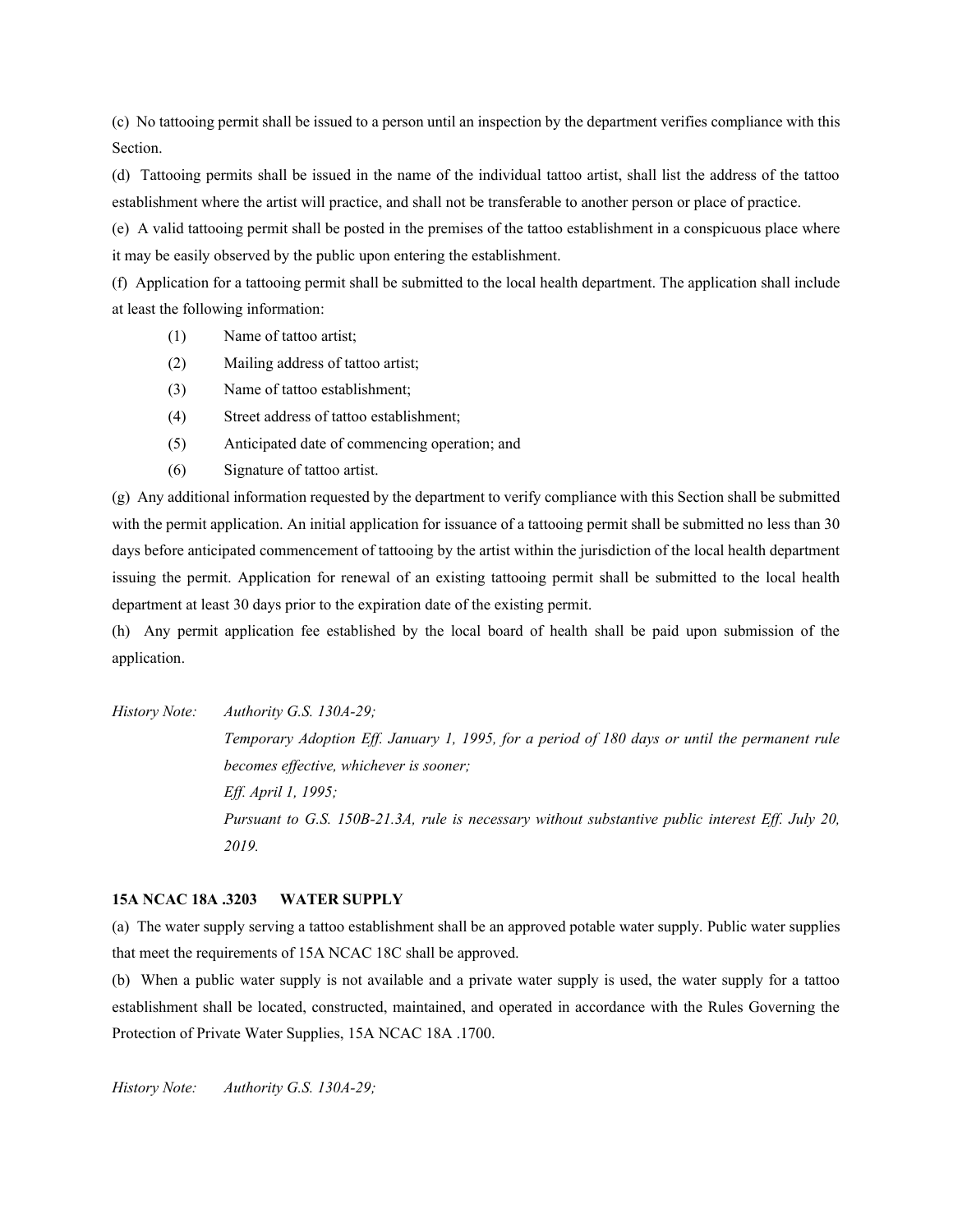*Temporary Adoption Eff. January 1, 1995, for a period of 180 days or until the permanent rule becomes effective, whichever is sooner; Eff. April 1, 1995; Pursuant to G.S. 150B-21.3A, rule is necessary without substantive public interest Eff. July 20, 2019.*

# **15A NCAC 18A .3204 SEWAGE DISPOSAL**

Sewage shall be disposed of in accordance with 15A NCAC 18A .1900 or 15A NCAC 2H .0200.

*History Note: Authority G.S. 130A-29; Temporary Adoption Eff. January 1, 1995, for a period of 180 days or until the permanent rule becomes effective, whichever is sooner; Eff. April 1, 1995; Pursuant to G.S. 150B-21.3A, rule is necessary without substantive public interest Eff. July 20, 2019.*

#### **15A NCAC 18A .3205 SOLID WASTE MANAGEMENT AND DISPOSAL**

Solid waste management and disposal for tattoo establishments shall be in accordance with 15A NCAC 13B.

*History Note: Authority G.S. 130A-29; Eff. April 1, 1995; Temporary Adoption Eff. January 1, 1995, for a period of 180 days or until the permanent rule becomes effective, whichever is sooner; Pursuant to G.S. 150B-21.3A, rule is necessary without substantive public interest Eff. July 20, 2019.*

## **15A NCAC 18A .3206 RECORDS, HEALTH REQUIREMENTS FOR PATRONS**

(a) Retrievable records for each patron shall be kept by the tattoo artist. The patron shall be required to record or verify their name, address, phone number, date of birth, and provide their signature.

(b) Records shall be kept for a minimum of two years and shall be made available to the department on demand.

(c) No person with visible jaundice (yellowing of the eyes or skin) shall be tattooed.

(d) No tattooing shall be done on skin surface that has a rash, pimples, boils, infections, or manifests any evidence of being reddened or inflamed.

*History Note: Authority G.S. 130A-29; Temporary Adoption Eff. January 1, 1995, for a period of 180 days or until the permanent rule becomes effective, whichever is sooner;*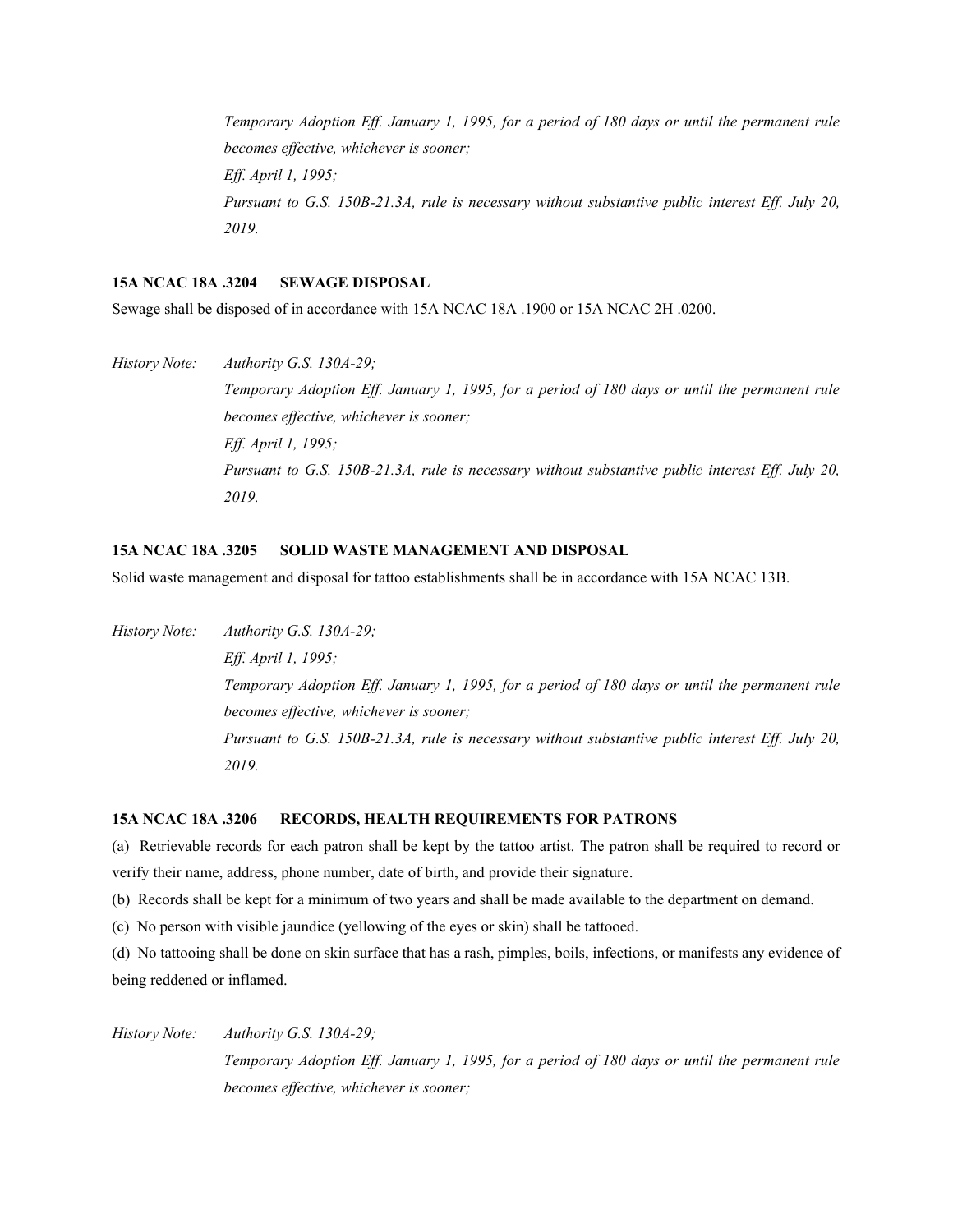*Eff. April 1, 1995; Pursuant to G.S. 150B-21.3A, rule is necessary without substantive public interest Eff. July 20, 2019.*

#### **15A NCAC 18A .3207 CONSTRUCTION**

(a) Each tattoo establishment shall have at least one tattooing room. This room shall be separate and apart from all other areas in the establishment, and access to this room shall be restricted. Patrons shall be tattooed only in the tattooing room, and there shall be a separate work station for each patron within the tattooing room. Furniture and furnishings within the tattooing room shall be constructed to be easily cleanable, maintained in good repair, and kept clean.

(b) At least one lavatory with mixing faucets supplied with hot and cold running water under pressure shall be provided for every five artists for hand washing and utensil washing. Lavatories shall be accessible to the tattooing room such that tattoo artists can wash their hands and return to the tattoo room without having to touch anything with their hands. Access to these lavatories shall be restricted to the tattoo artists. Each lavatory shall be easily cleanable, in good repair, and kept free of storage.

(c) Poisons, including germicidal solutions, used in the tattoo establishment shall be stored in covered containers with labels identifying the contents.

(d) The tattooing room shall be maintained clean and in good repair. The floor of the tattooing room shall be of impervious material and shall be maintained in clean condition at all times.

*History Note: Authority G.S. 130A-29; Temporary Adoption Eff. January 1, 1995, for a period of 180 days or until the permanent rule becomes effective, whichever is sooner; Eff. April 1, 1995; Pursuant to G.S. 150B-21.3A, rule is necessary without substantive public interest Eff. July 20, 2019.*

## **15A NCAC 18A .3208 OPERATION AND MAINTENANCE**

(a) Antiseptic soap and a germicidal solution shall be available to each tattoo artist. Individual hand scrub brushes and fingernail files or orange sticks for each tattoo artist shall also be available. Before tattooing the first patron of the day, each tattoo artist shall scrub his hands and forearms with an antiseptic soap and warm water for five minutes using a clean individual hand brush and an individual file or orange stick for his fingernails; and he shall repeat this process for two to three minutes before tattooing each subsequent patron that day. An individual disposable towel shall be used for drying the tattoo artist's hands and arms after rinsing. Each tattoo artist shall wear clean disposable latex surgical gloves and a clean or disposable gown or coat or a clean or disposable lap cloth while engaged in tattooing. Gloves must be changed between patrons and disposed of after each use. There shall be no use of tobacco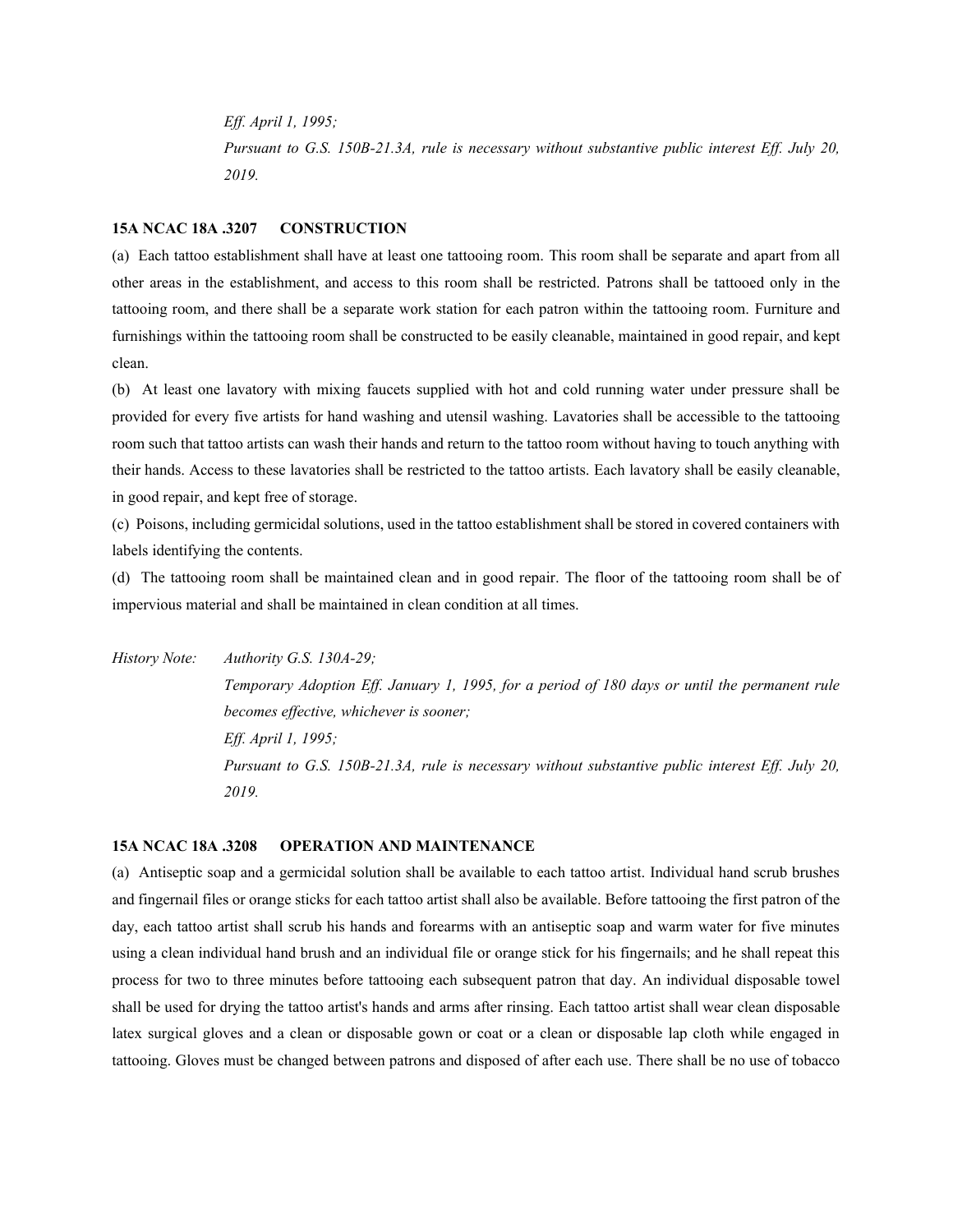or other smoking materials in the tattooing room, and there shall be no eating of food or drinking of beverages in the tattooing room by the tattoo artist.

(b) Tattooing instruments and other equipment shall be cared for as follows:

- (1) All clean and ready-to-use instruments, dyes, carbons, and stencils shall be kept in a closed container, case, or storage cabinet while not in use. The storage cabinet shall be maintained in a sanitary manner at all times. Sterile instruments shall be kept in sterile packages or containers;
- (2) Only disposable needles shall be used in the tattooing process, and a new needle or set of needles shall be used on each patron;
- (3) Autoclaving shall be used for sterilization of the needle bar tube and needle bar of the tattoo machine before use on each patron. The needle bar tube of the tattooing machine shall be cleaned after each use and before being sterilized for use with the next patron;
- (4) The needles and instruments required to be sterile shall be handled with aseptic technique during the tattooing procedure so they are not contaminated before use; and
- (5) The effectiveness of the autoclave in killing bacterial endospores shall be tested once each month by using an endospore-impregnated strip. Results of this test shall be recorded for review annually by the department.

(c) All sharps, including the needles after removal from the needle bar, shall be stored and disposed of in containers that are rigid, puncture-resistant, and leak-proof when in an upright position.

(d) Blood and body fluid precautions shall be practiced by the tattoo artist when the potential for contact with blood and body fluids exists in any procedure.

*History Note: Authority G.S. 130A-29; Temporary Adoption Eff. January 1, 1995, for a period of 180 days or until the permanent rule becomes effective, whichever is sooner; Eff. April 1, 1995; Pursuant to G.S. 150B-21.3A, rule is necessary without substantive public interest Eff. July 20, 2019.*

#### **15A NCAC 18A .3209 TATTOOING PROCEDURES**

(a) Sterilized or new disposable razors shall be used for each patron when it is necessary to shave the area to be tattooed.

(b) The site of the tattoo shall be cleaned with a germicidal solution, which shall be applied in a circular, centrifugal manner before the design is placed on the skin. If the area to be tattooed is shaved, this cleaning shall be performed after shaving the area. Any other sterile, individual towels or gauze that are used in preparing the site to be tattooed shall be properly disposed of after use on each patron.

(c) The use of styptic pencils, alum blocks, or other solid styptics to control bleeding is prohibited unless a separate, disposable styptic is used for each patron.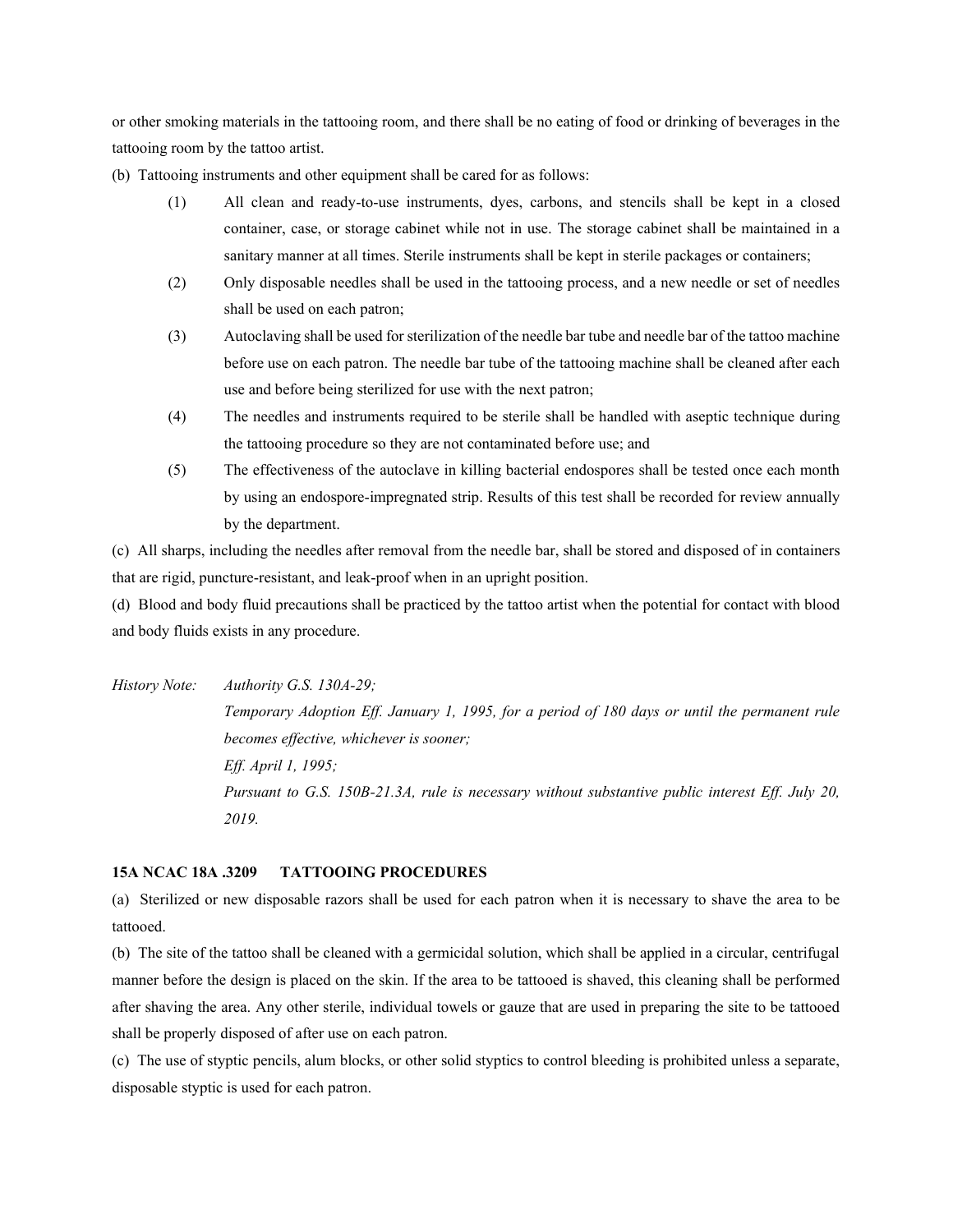(d) If a stencil is used, only clean disposable stencils for transferring the design to the skin shall be used, and no stencil may be used on more than one patron.

(e) Single-service individual containers of dye or ink shall be used for each patron and the container shall be discarded immediately after completing work on a patron. Any dye or ink in which the needles were dipped shall be treated likewise so as not to be used on another person.

(f) After completing the tattoo, the tattooed area shall be cleaned with a clean facial tissue or paper towel, and an antibacterial ointment may be applied. The area shall then be covered with a sterile dressing.

*History Note: Authority G.S. 130A-29; Temporary Adoption Eff. January 1, 1995, for a period of 180 days or until the permanent rule becomes effective, whichever is sooner; Eff. April 1, 1995; Pursuant to G.S. 150B-21.3A, rule is necessary without substantive public interest Eff. July 20, 2019.*

## **15A NCAC 18A .3210 INSECT, RODENT AND VECTOR CONTROL**

The premises shall be kept clean and free of vermin at all times. There shall be no fly or mosquito breeding places or rodent harborage on the premises. Non-human animals shall not be allowed in the tattooing room. Litter under the control of the tattoo artist or operator shall not be permitted to accumulate on the premises.

*History Note: Authority G.S. 130A-29; Temporary Adoption Eff. January 1, 1995, for a period of 180 days or until the permanent rule becomes effective, whichever is sooner; Eff. April 1, 1995; Pursuant to G.S. 150B-21.3A, rule is necessary without substantive public interest Eff. July 20, 2019.*

## **15A NCAC 18A .3211 PROCEDURE WHEN INFECTION SUSPECTED**

All infections resulting from the practice of tattooing which become known to the tattoo artist shall be reported to the local health department by the tattoo artist within 48 hours.

*History Note: Authority G.S. 130A-29; Temporary Adoption Eff. January 1, 1995, for a period of 180 days or until the permanent rule becomes effective, whichever is sooner; Eff. April 1, 1995; Pursuant to G.S. 150B-21.3A, rule is necessary without substantive public interest Eff. July 20, 2019.*